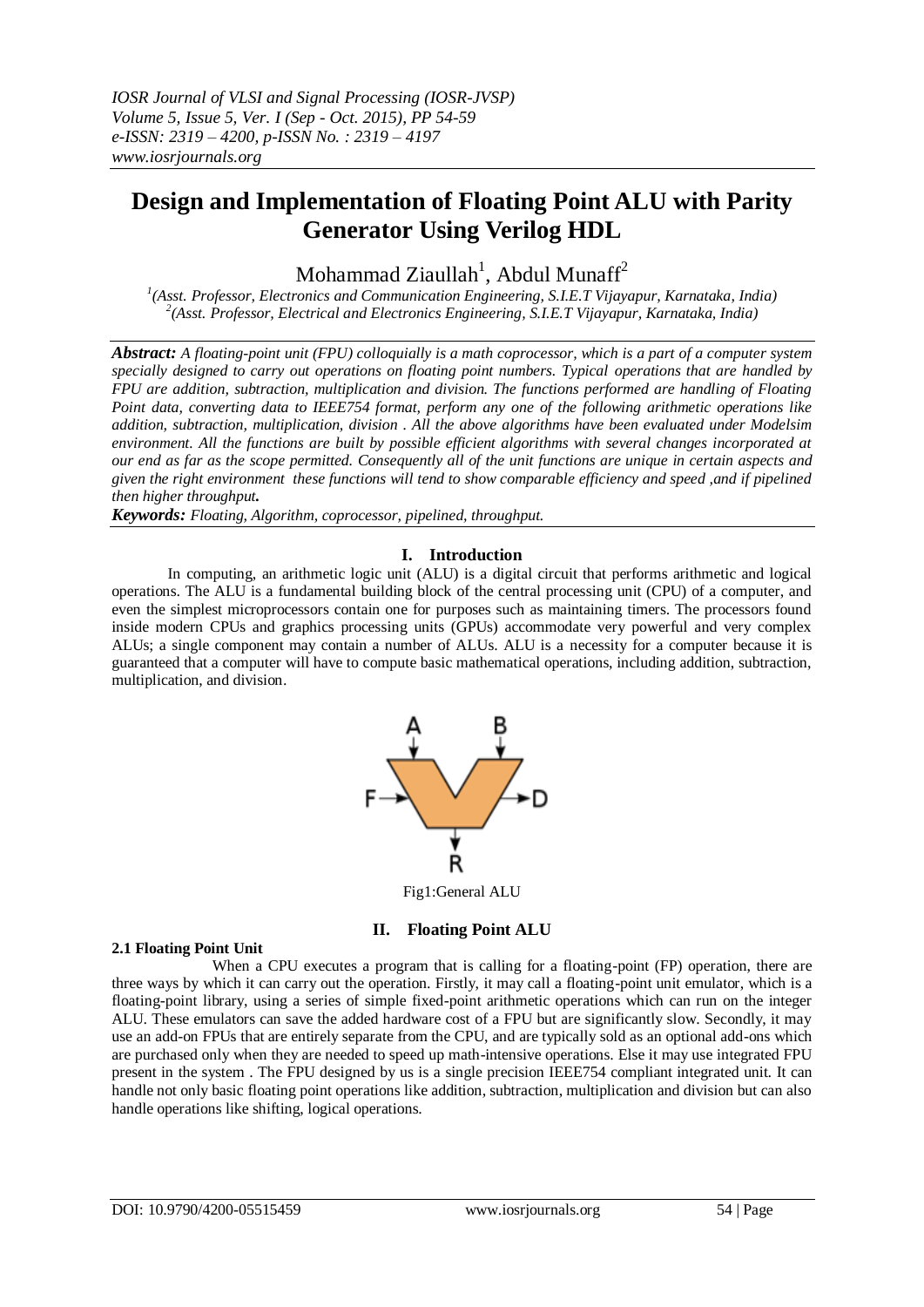## **2.2 Floating point ALU Model**



Fig2: Top model

Floating point ALUs are used for high precision computing. This ALU uses 32 bit numbers, which is the common computer word length. The numbers are represented in IEEE 754 standard. This standard is widely used in floating point arithmetic. The ALU can perform the arithmetic operation: addition, subtraction, multiplication and division. It can also perform some logical operations such as logical NOT, logical NAND and shift right. To support RISC design the arithmetic operations are done in pipelined fashion. There are two pipelined units in this ALU: the add/subtract pipeline and mult/div pipeline. The addition and subtraction operations are done in the add/subtract pipeline and the multiplication and division operations are done in the mult/div pipeline

# **III. IEEE 754 Standards**

IEEE754 standard is a technical standard established by IEEE and the most widely used standard for floating-point computation, followed by many hardware (CPU and FPU) and software implementations [3]. Single-precision floating-point format is a computer number format that occupies 32 bits in a computer memory and represents a widedynamic range of values by using a floating point. In IEEE 754-2008, the 32-bit with base 2 format is officially referred to as single precision or binary32. It was called single in IEEE 754-1985. The IEEE 754 standard specifies a single precision number as having sign bit which is of 1 bit length, an exponent of width 8 bits and a significant precision of 24 bits out of which 23 bits are explicitly stored and 1 bit is implicit 1.

Sign bit determines the sign of the number where 0 denotes a positive number and 1 denotes a negative number. It is the sign of the mantissa as well. Exponent is an 8 bit signed integer from -128 to 127 (2's Complement) or can be an 8 bit unsigned integer from 0 to 255 which is the accepted biased form in IEEE 754 single precision definition. In this case an exponent with value 127 represents actual zero. The true mantissa includes 23 fraction bits to the right of the binary point and an implicit leading bit (to the left of the binary point) with value 1 unless the exponent is stored with all zeros. Thus only 23 fraction bits of the mantissa appear in the memory format but the total precision is 24 bits. IEEE754 also defines certain formats which are a set of representation of numerical values and symbols. It may also include how the sets are encoded.

## **3.1 Conversion Of The Binary Integer To Its Ieee754 Format**

 As our FPU is IEEE754 compliant, the next step is to convert the input (here the effective operand into the IEEE specified format. IEEE754 single precision can be encoded into 32 bits using 1 bit for the sign bit (the most significant i.e. 31st bit), next eight bits are used for the exponent part and finally rest 23 bits are used for the mantissa part.

For example:

S EEEEEEEE FFFFFFFFFFFFFFFFFFFFFFF

31 30 23 22 0

However, it uses an implicit bit, so the significant part becomes 24 bits, even though it usually is encoded using 23 bits.

This conversion can be done using the below algorithm of above example

Step1: Sign bit of the binary number becomes the sign bit (31st bit) of the IEEE equivalent.

Step 2: 30th bit to 8th bit of the binary number becomes the mantissa part of the IEEE equivalent.

Step 3: The exponent part is calculated by subtracting the position of the 1st one obtained in the algorithm described in section 2.2.1.

Step 4: A bias of 127 is added to the above exponent value.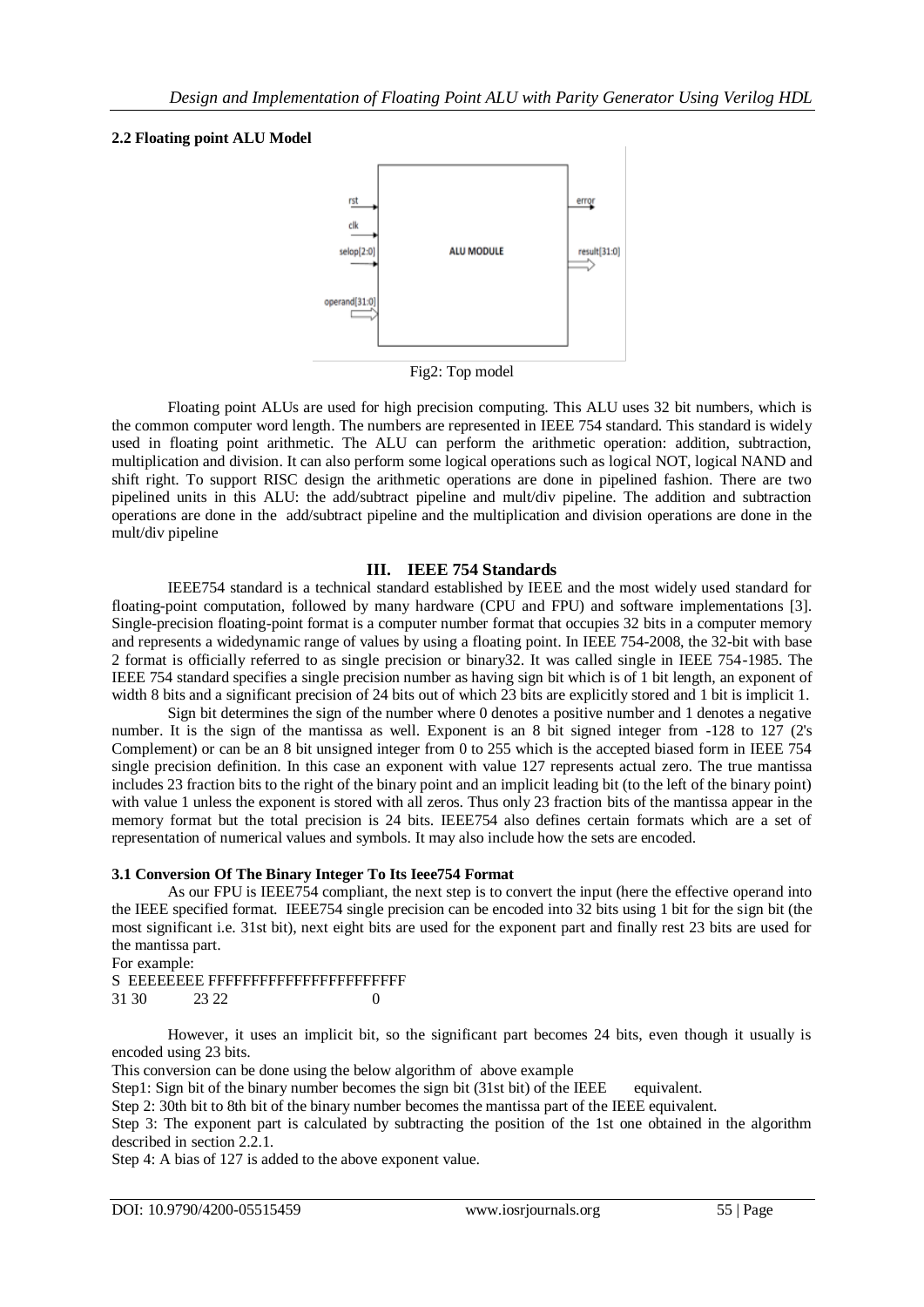## **3.2 Pre-Normalization Of The Operands**

 Pre-normalization is the process of equalizing the exponents of the operands and accordingly adjusting the entire IEEE754 expression of the inputs to produce correct results maintaining the IEEE754 standard throughout all calculation steps inclusive of the intermediate calculations and their outputs.

This conversion can be done using the below algorithm

Step 1: Insert the implicit 1 in the mantissa part of each of the operands.

Step 2: Find positive difference between the exponents of the operands

Step 3: Set the lower operand.s exponent same as that of the operand with higher exponent.

Step 4: Right shift mantissa of the lower operand by steps equal to difference calculated.

## **3.3 Performing The Selected Operation**

 After completion of the preliminary steps the next step is to perform the actual operation. The choice of operation is taken as input via a 4 bit wire oper. Following is the table 2.1 that describes the functions and their corresponding operation code.

| fpu_op | Operation |
|--------|-----------|
| 000    | Add       |
| 001    | Subtract  |
| 010    | Multiply  |
| 011    | Divide    |
| 100    | Shifting  |

## **3.4 Module Add**

 Addition is a mathematical operation which represents combining a collection of objects together to form larger collection. The process of developing an efficient addition module in our FPU was an iterative process and with gradual improvement at each attempt.

## **3.4.1 Add Using The ¡°+¡± Operator**

The initial attempt was to add using the simple in-built  $i^{\circ}+i$  operator available in Verilog library. It used a 23 bit register sum and a 1 bit register Co (for carry). The algorithm for the addition can be described below

Step 1: Check if oper  $= 4.6000$ 

Step 2:  ${Co,Sum}$  = Temp\_op1\_ieee[22:0] + Temp\_op2\_ieee[22:0]

Step 3: If carry is 1, then. Resultant exponent = Larger exponent + 1;

Else if carry is 0, then do Resultant exponent = Larger exponent . (21-difference) (difference as in sec.2.2.3)

Step 4: Check for overflow and underflow-

.If for any of the operands (sign(operand with greater exponent)==0 & (exp\_greater + 1 > 255)) then, Set the overflow flag to 1.

Else if (sign(operand with lesser exponent==0)  $\&$  (exp\_lesser<0)), then set the underflow flag to 1 Step 5: Aggregate the result as concatenation of  $\{Sign\_bit,Resultant\_exponent,Sum\}$ 

### **3.5 Subtract Module**

 Subtraction is an operation which is treated as inverse of addition operation. The process of developing an efficient SUB module followed the iterative development of the ADD module.

## **3.5.1 Sub Using The ¡°-¡± Operator**

The initial attempt was to subtract using the simple in-built  $i^{\circ}$ - $\pm$  operator available in Verilog library. It used a 23 bit register diff and a 1 bit register borrow (for borrow). The algorithm for the subtraction module can be described.

Step 1: Check if oper  $= 4.60001$ Step 2: {borrow.diff} = Temp\_op1\_ieee[22:0] - Temp\_op2\_ieee[22:0] Step 3: Resultant exponent = Larger exponent +  $(21$ -difference) Step 4: Check for overflow and underflow-If for any operand (sign(operand with greater exponent)==1 AND (exp\_greater  $+ 1 < 0$ ))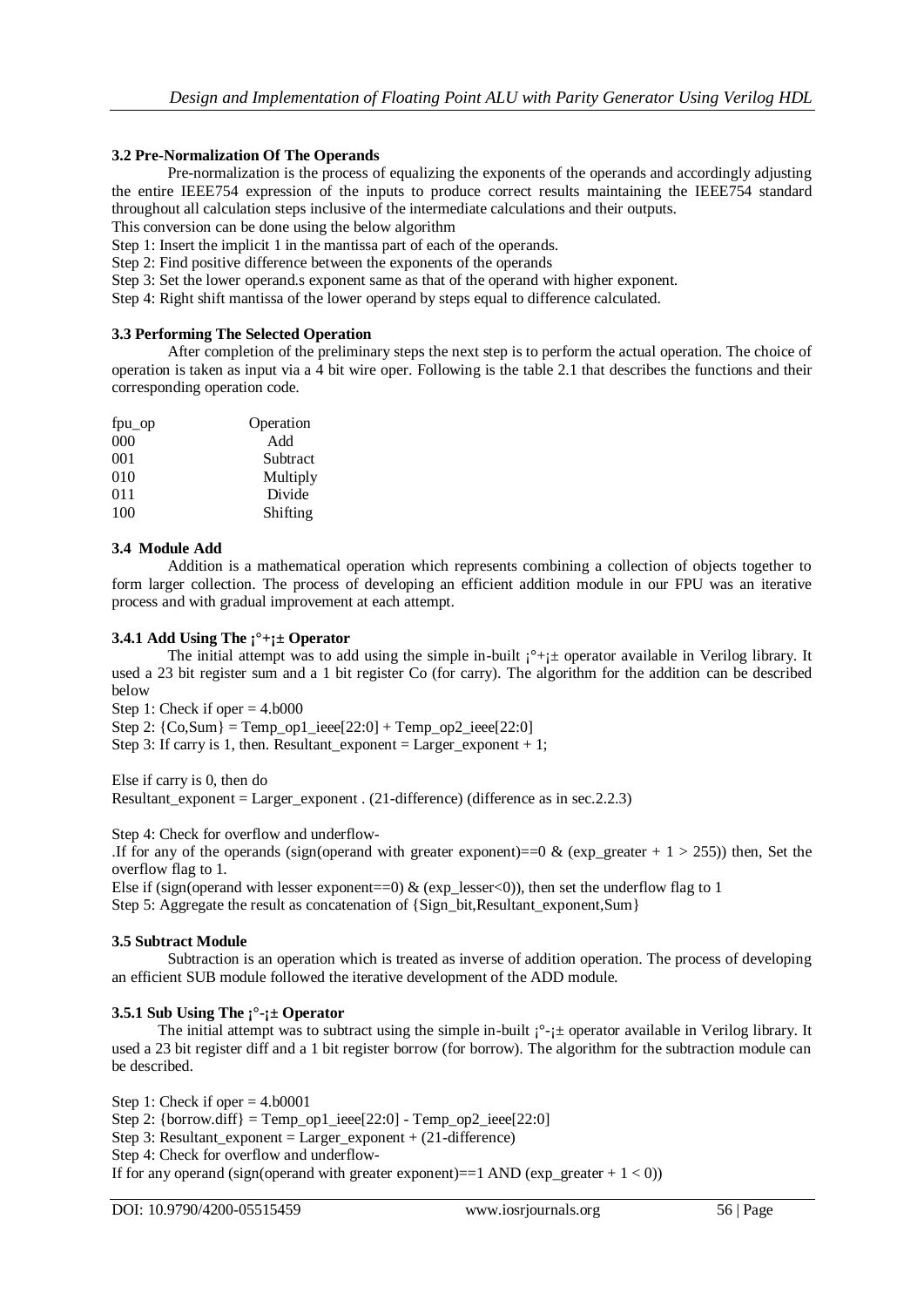Set the overflow flag to 1 If for any operand (sign(operand with exponent)==1'b1 AND (exp\_lesser>8'd255)) Set the underflow flag to 1 Step 5: Aggregate the result as concatenation of {Sign\_bit,Resultant\_exponent,diff}

# **3.6 Multiplication Module**

 The process of developing an efficient multiplication module was iterative and with gradual improvement at each attempt. The product of two n-digit operands can be accommodated in 2n-digit operand.

## **3.6.1multiplication Using ¡°\*¡± Operator**

It used a 47 bit register to store the product. The algorithm is explained Step 1: Check if oper  $= 4.60010$ Step 2: product = Temp\_op1\_ieee[22:0] \* Temp\_op2\_ieee[22:0] Step 3: Resultant exponent = op1 ieee[30:23] + op2 ieee[30:23] - 127 Step 4: If for product (Resultant exponent  $>255$ ), then do, . Set the overflow flag to 1 Step 5: Sign\_bit = op1\_ieee[31] ^op2\_ieee[31] Step 6: Aggregate the result as concatenation of { Sign\_bit, Resultant\_exponent, product }

# **3.7 Module Division**

 Division is regarded as the most complex and time-consuming of the four basic arithmetic operations. Given two inputs, a dividend and a divisor, division operation has two components as its result, quotient and a remainder.

# **3.7.1 Division Using ./. Operator**

The initial attempt was to divide two numbers using the simple in-built  $i^{\circ}/i^{\pm}$  operator available in Verilog library. It used a 32 bit result\_div\_ieee register to store the quotient and register remainder to store the remainder of the division operation.

Step 1: Check if the oper  $=$  4 bit 0100

Step 2: result\_div\_ieee = temp\_op1\_ieee[22:0] / temp\_op2\_ieee[22:0]

Step 3: If op2 ieee[30:0] is all 0

. Set div\_bby\_zero flag to 1

Step 4: Aggregate the result as concatenation of  $\{\text{Sign bit, Result any component, result}div\}$ 

# **IV. Block Diagram**



Fig.3 Block Diagram of ALU

In the ALU top module there are in total 70 I/O pins. It include 32 pins for input operand , 32 pins for output result, 3 pins for selop, 1 pin for rst,1 pin for clk and 1 output pin for error. For actual arithmetic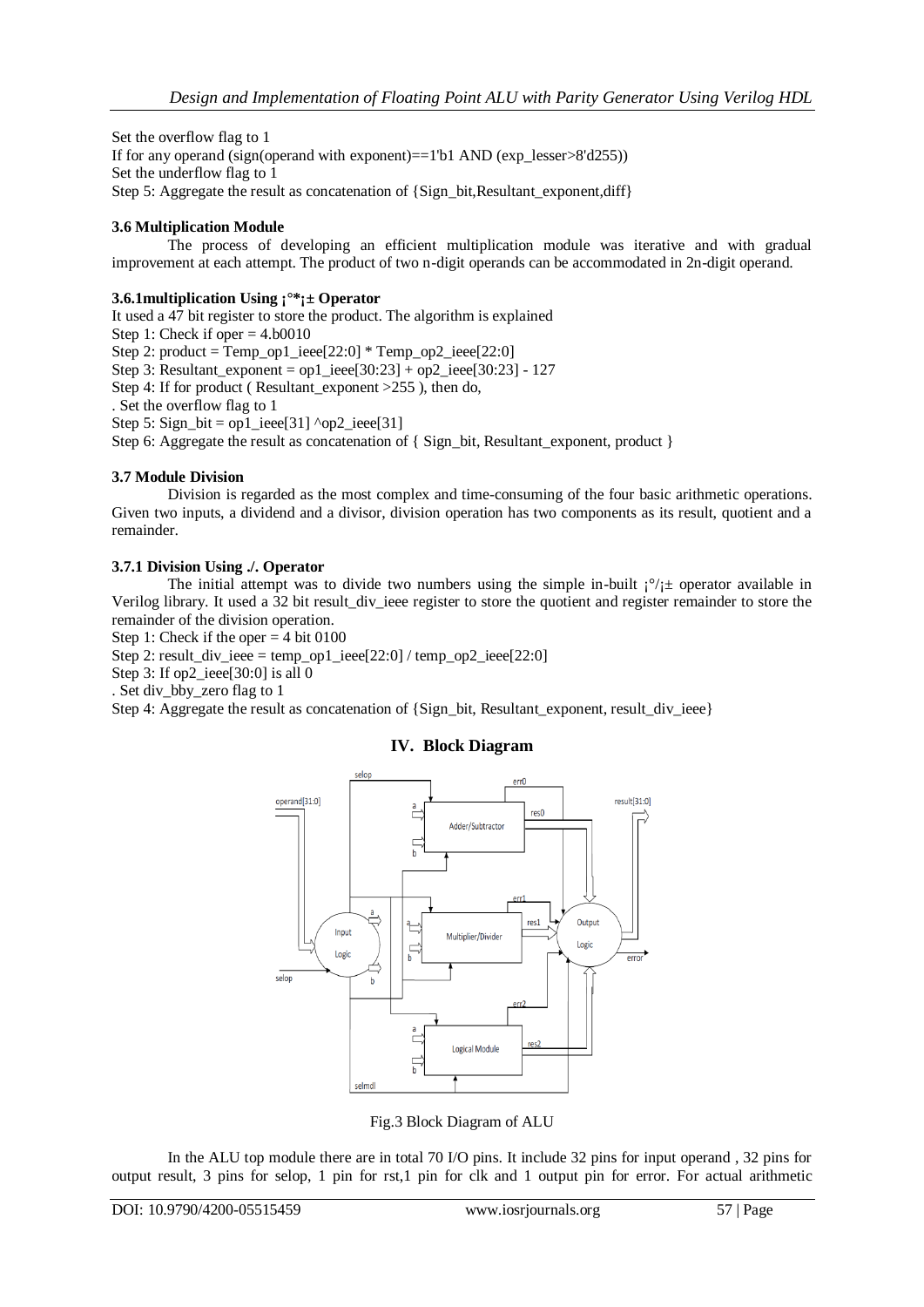calculations we need two operands but in a microprocessor there is only one databus, and we have to multiplex this databus. If selop is 000, it is considered as first operand and if selop have any other values, then the operand that present at that time is considered as the second operand.

- Selop Operation
- 000 Select operand "a"
- 001 Add operand "a" and "b"
- 010 Subtract operands "a" and "b"
- 011 Multiply operands "a" and "b"
- 100 Divide operands "a" and "b"
- 101 Logically NOT operand 'a'
- 110 Logically NAND operand 'a' and 'b'
- 111 Shift right the operand "a"

### **4.2 Block diagram description**

 The floating point ALU is internally divided in to three logical modules: the adder/subtracter module, the multiplier/divider module and the logical module. All the input parameters are given to the input logic and also the output is taken from the output logic. The input parameters to the ALU include operand, selop, clk and reset. The output from the ALU includes 32 bit result and error signal. Here selop is used to selet an operation. In other words the selop is equivalent to the instruction set of a microprocessor. The selop is three bit wide, and so there are totally seven different operations are possible. All these operations are given in the table.

## **4.3 Input Logic**

 The input logic receives two 32 bit operands one by one and store it in registers a and b. According to the selop signal, the input logic produces the semdl signal to activate any one of the logical module.

### **4.4 Adder/Sbtracter**

The the adder/subtracter module performs the addition and subtraction operations according to the selop signal. Internally it is a four level pipelined add/sub unit.

## **4.5 Multiplier/Divider**

The the multiplier/divider module performs the multiplication and division operations according to the selop signal. Internally it is a four level pipelined add/sub unit.

### **4.6 Logical Module**

The logical module can perform logical NOT, logical NAND and logical right shift operations. These operations are performed according to the selop signal.

### **4.7 Output Logic**

The output logic accepts the three results res0, res1 and res2 respectively from adder/subtracter, multiplier/divider and logical module. It directs any one of them to the final result according to the selop signal.